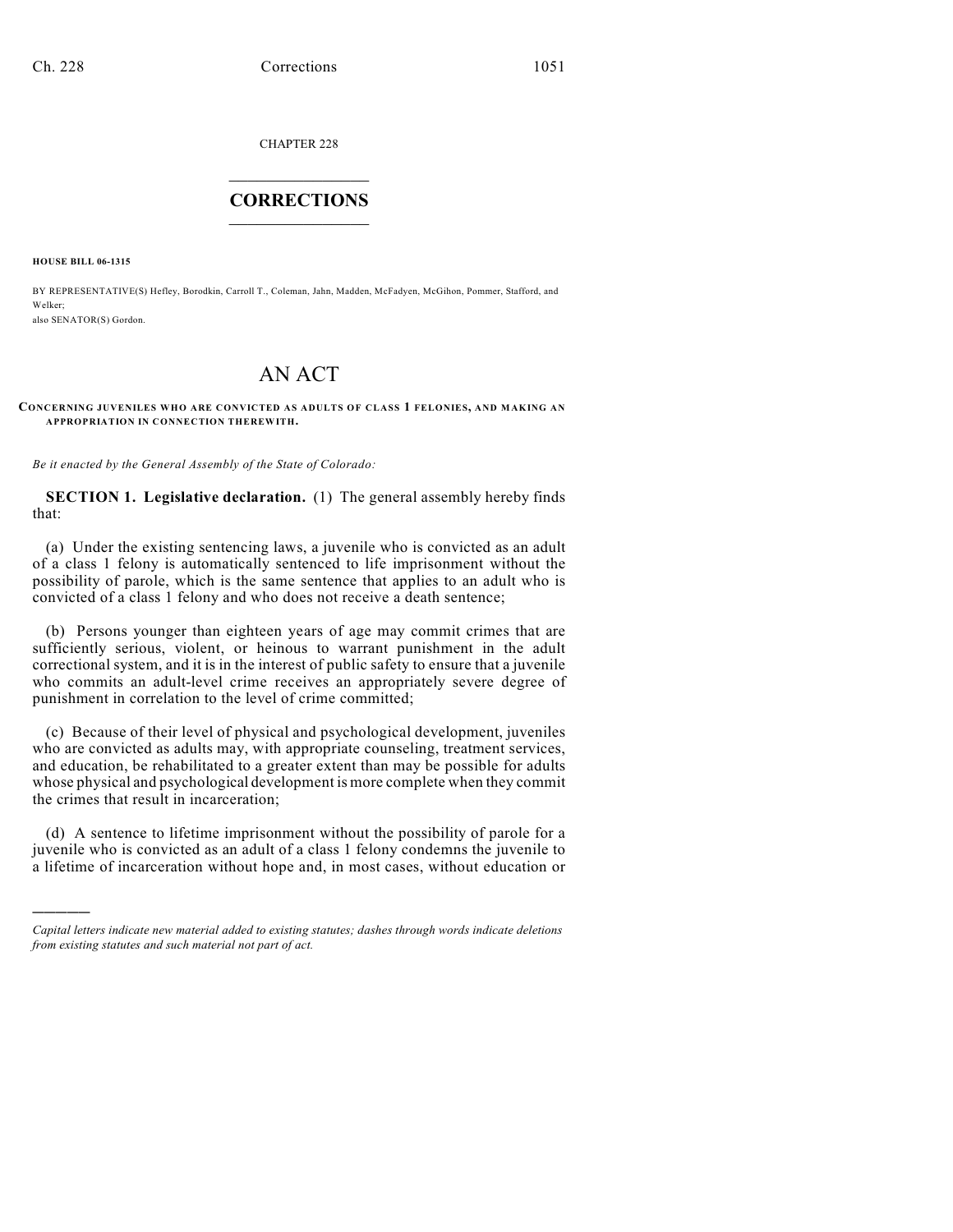rehabilitation services, and results in the irredeemable loss of a person to society.

(2) The general assembly finds, therefore, that it is not in the best interests of the state to condemn juveniles who commit class 1 felony crimes to a lifetime of incarceration without the possibility of parole. Further, the general assembly finds that it is in the interest of justice to recognize the rehabilitation potential of juveniles who are convicted as adults of class 1 felonies by providing that they are eligible for parole after serving forty calendar years of their sentences.

**SECTION 2.** 18-1.3-401 (4), Colorado Revised Statutes, is amended to read:

**18-1.3-401. Felonies classified - presumptive penalties.** (4) (a) A person who has been convicted of a class 1 felony shall be punished by life imprisonment in the department of corrections unless a proceeding held to determine sentence according to the procedure set forth in section 18-1.3-1201, 18-1.3-1302, or 18-1.4-102, results in a verdict that requires imposition of the death penalty, in which event such person shall be sentenced to death. As to any person sentenced for a class 1 felony, for an act committed on or after July 1, 1985, and before July 1, 1990, life imprisonment shall mean imprisonment without the possibility of parole for forty calendar years. As to any person sentenced for a class 1 felony, for an act committed on or after July 1, 1990, life imprisonment shall mean imprisonment without the possibility of parole.

(b) (I) NOTWITHSTANDING THE PROVISIONS OF SUB-SUBPARAGRAPH (A) OF SUBPARAGRAPH (V) OF PARAGRAPH (a) OF SUBSECTION (1) OF THIS SECTION AND NOTWITHSTANDING THE PROVISIONS OF PARAGRAPH (a) OF THIS SUBSECTION (4), AS TO A PERSON WHO IS CONVICTED AS AN ADULT OF A CLASS 1 FELONY FOLLOWING DIRECT FILING OF AN INFORMATION OR INDICTMENT IN THE DISTRICT COURT PURSUANT TO SECTION 19-2-517, C.R.S., OR TRANSFER OF PROCEEDINGS TO THE DISTRICT COURT PURSUANT TO SECTION 19-2-518, C.R.S., THE DISTRICT COURT JUDGE SHALL SENTENCE THE PERSON TO A TERM OF LIFE IMPRISONMENT WITH THE POSSIBILITY OF PAROLE AFTER SERVING A PERIOD OF FORTY CALENDAR YEARS. REGARDLESS OF WHETHER THE STATE BOARD OF PAROLE RELEASES THE PERSON ON PAROLE, THE PERSON SHALL REMAIN IN THE LEGAL CUSTODY OF THE DEPARTMENT OF CORRECTIONS FOR THE REMAINDER OF THE PERSON'S LIFE AND SHALL NOT BE DISCHARGED.

(II) THE PROVISIONS OF THIS PARAGRAPH (b) SHALL APPLY TO PERSONS SENTENCED FOR OFFENSES COMMITTED ON OR AFTER JULY 1, 2006.

**SECTION 3.** 17-22.5-104 (2) (d), Colorado Revised Statutes, is amended BY THE ADDITION OF A NEW SUBPARAGRAPH to read:

**17-22.5-104. Parole - regulations.** (2) (d) (IV) NOTWITHSTANDING THE PROVISIONS OF SUBPARAGRAPH (I) OF THIS PARAGRAPH (d), AN INMATE IMPRISONED UNDER A LIFE SENTENCE FOR A CLASS 1 FELONY COMMITTED ON OR AFTER JULY 1, 2006, WHO WAS CONVICTED AS AN ADULT FOLLOWING DIRECT FILING OF AN INFORMATION OR INDICTMENT IN THE DISTRICT COURT PURSUANT TO SECTION 19-2-517,C.R.S., OR TRANSFER OF PROCEEDINGS TO THE DISTRICT COURT PURSUANT TO SECTION 19-2-518,C.R.S., MAY BE ELIGIBLE FOR PAROLE AFTER THE INMATE HAS SERVED AT LEAST FORTY CALENDAR YEARS. AN APPLICATION FOR PAROLE SHALL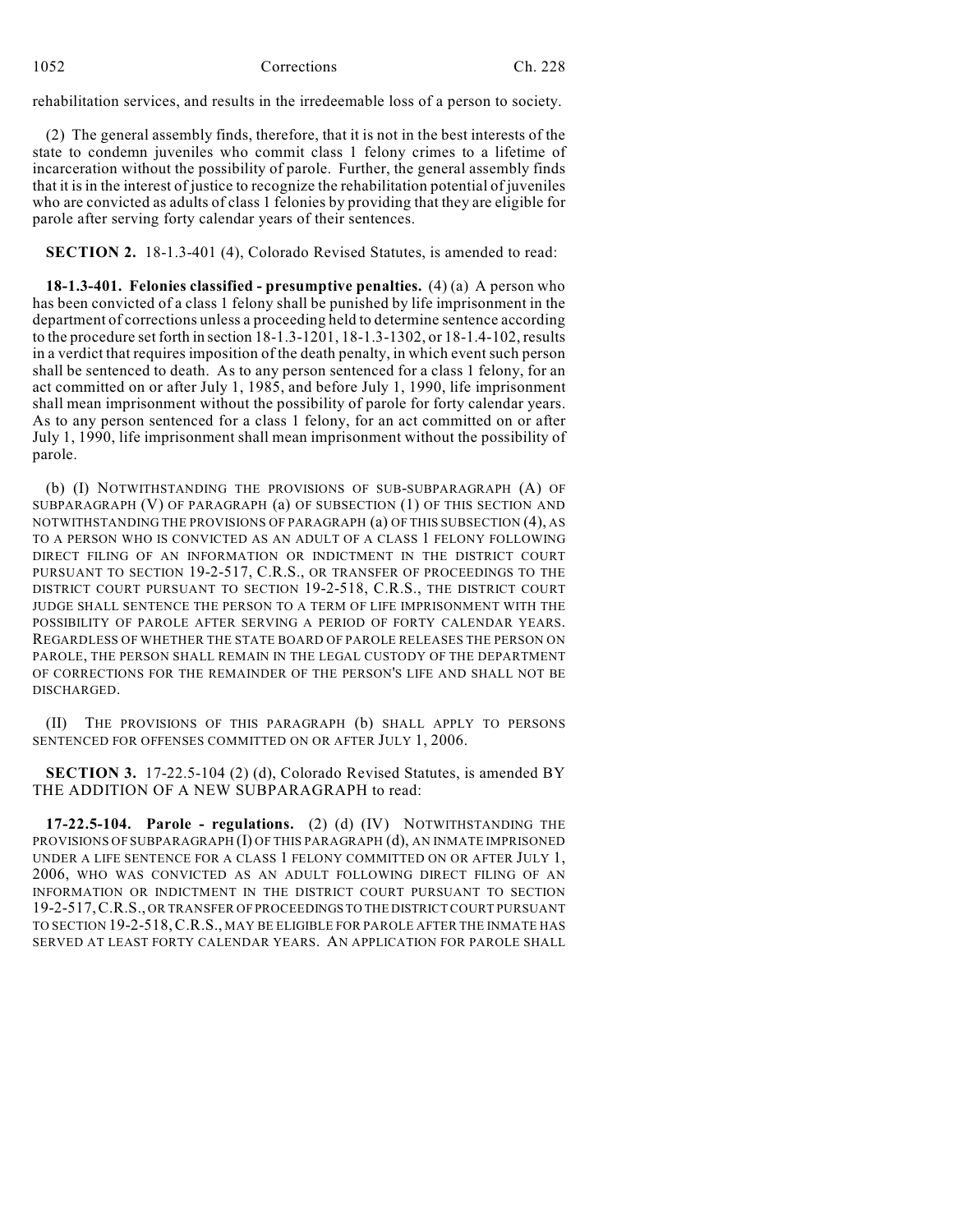NOT BE MADE OR CONSIDERED DURING THE PERIOD OF FORTY CALENDAR YEARS.

**SECTION 4.** 17-22.5-402 (3), Colorado Revised Statutes, is amended to read:

**17-22.5-402. Discharge from custody.** (3) This part 4 shall not apply to any offender to whom section  $17-22.5-104(2)$  SECTION 17-22.5-104 (2) (a), (2) (b), (2) (c), (2) (d) (I), (2) (d) (II), OR (2) (d) (III) applies.

**SECTION 5.** Part 4 of article 22.5 of title 17, Colorado Revised Statutes, is amended BY THE ADDITION OF A NEW SECTION to read:

**17-22.5-403.7. Parole eligibility - class 1 felony - juvenile offender convicted as adult.** (1) AS USED IN THIS SECTION, "INMATE" MEANS A PERSON:

 (a) (I) WHO IS CONVICTED AS AN ADULT OF A CLASS 1 FELONY FOLLOWING DIRECT FILING OF AN INFORMATION OR INDICTMENT IN THE DISTRICT COURT PURSUANT TO SECTION 19-2-517, C.R.S.; OR

(II) WHO IS CONVICTED AS AN ADULT OF A CLASS 1 FELONY FOLLOWING TRANSFER OF PROCEEDINGS TO THE DISTRICT COURT PURSUANT TO SECTION 19-2-518, C.R.S.; AND

(b) WHO IS SENTENCED TO LIFE IMPRISONMENT WITH THE POSSIBILITY OF PAROLE AFTER SERVING A PERIOD OF FORTY CALENDAR YEARS AS PROVIDED IN SECTION 18-1.3-401 (4) (b), C.R.S.

(2) THE GOVERNOR MAY GRANT PAROLE TO AN INMATE PRIOR TO THE INMATE'S PAROLE ELIGIBILITY DATE IF, IN THE GOVERNOR'S OPINION, EXTRAORDINARY MITIGATING CIRCUMSTANCES EXIST AND THE INMATE'S RELEASE FROM INSTITUTIONAL CUSTODY IS COMPATIBLE WITH THE SAFETY AND WELFARE OF SOCIETY.

(3) UPON APPLICATION FOR PAROLE BY AN INMATE, THE STATE BOARD OF PAROLE, WORKING IN CONJUNCTION WITH THE DEPARTMENT AND USING THE GUIDELINES ESTABLISHED PURSUANT TO SECTION 17-22.5-404, SHALL DETERMINE WHETHER TO GRANT PAROLE. IF THE STATE BOARD OF PAROLE DETERMINES THAT PLACING THE INMATE ON PAROLE IS APPROPRIATE, THE INMATE SHALL REMAIN IN THE LEGAL CUSTODY OF THE DEPARTMENT OF CORRECTIONS FOR THE REMAINDER OF HIS OR HER LIFE. IF AN APPLICATION FOR PAROLE IS REFUSED BY THE STATE BOARD OF PAROLE, THE STATE BOARD OF PAROLE SHALL RECONSIDER WITHIN FIVE YEARS THEREAFTER WHETHER THE INMATE SHOULD BE GRANTED PAROLE. THE STATE BOARD OF PAROLE SHALL CONTINUE SUCH RECONSIDERATION AT LEAST ONCE EVERY FIVE YEARS THEREAFTER UNTIL THE INMATE IS GRANTED PAROLE.

(4) (a) IF THE STATE BOARD OF PAROLE GRANTS PAROLE PURSUANT TO SUBSECTION (3) OF THIS SECTION, THE DIVISION OF ADULT PAROLE SHALL PROVIDE PAROLE SUPERVISION AND ASSISTANCE IN SECURING EMPLOYMENT, HOUSING, AND SUCH OTHER SERVICES AS MAY AFFECT THE SUCCESSFUL REINTEGRATION OF THE INMATE INTO THE COMMUNITY WHILE RECOGNIZING THE NEED FOR PUBLIC SAFETY.

(b) THE CONDITIONS FOR PAROLE FOR THE INMATE UNDER THIS SUBSECTION (4)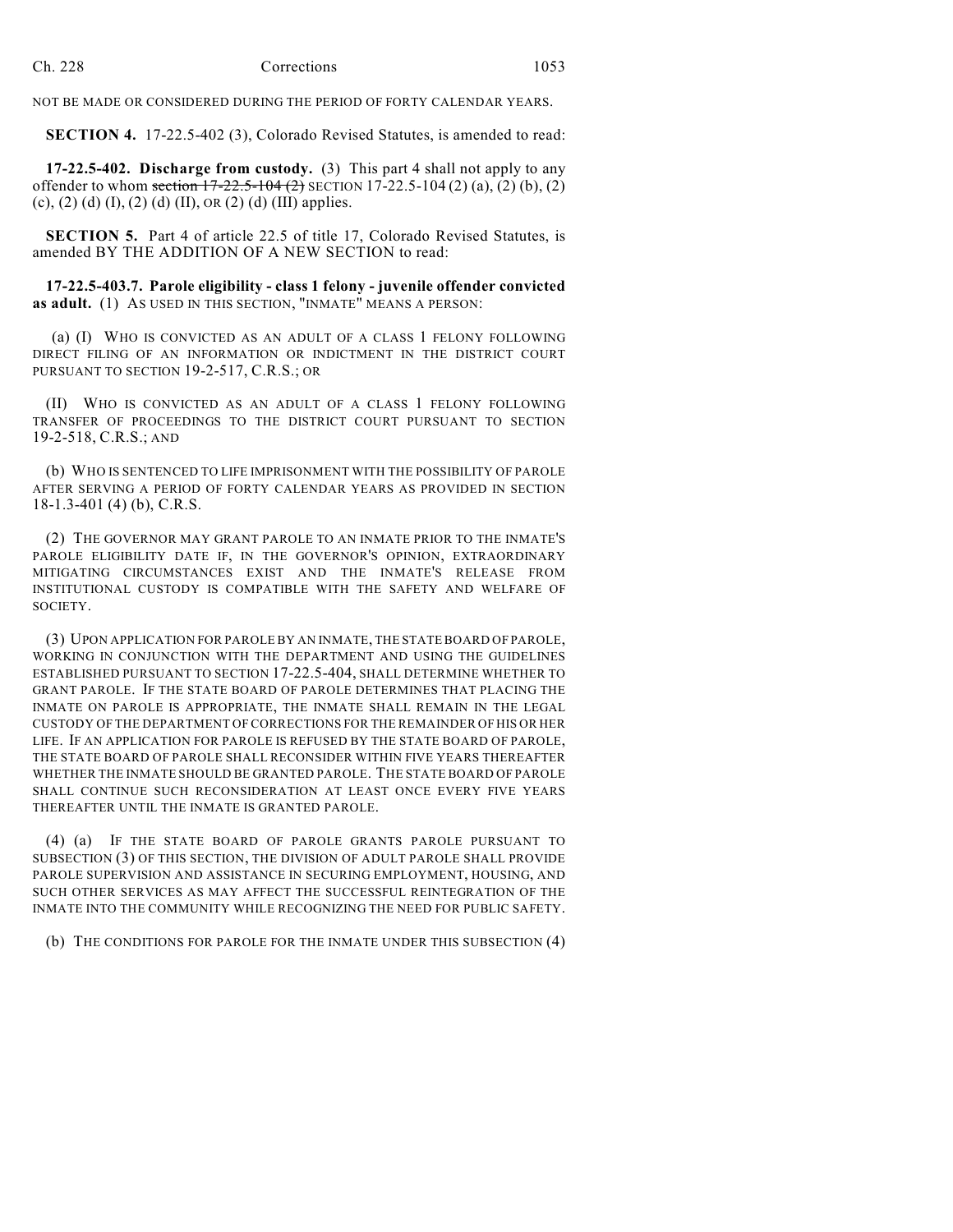SHALL BE ESTABLISHED PURSUANT TO SECTION 17-22.5-404 BY THE STATE BOARD OF PAROLE PRIOR TO THE INMATE'S RELEASE FROM INCARCERATION. UPON A DETERMINATION THAT THE CONDITIONS OF PAROLE HAVE BEEN VIOLATED IN A PAROLE REVOCATION PROCEEDING, THE STATE BOARD OF PAROLE SHALL:

(I) CONTINUE THE PAROLE IN EFFECT;

(II) MODIFY THE CONDITIONS OF PAROLE IF CIRCUMSTANCES THEN SHOWN TO EXIST REQUIRE SUCH MODIFICATIONS AND SET FORTH THOSE CIRCUMSTANCES IN WRITING; OR

(III) REVOKE THE PAROLE AND ORDER THE RETURN OF THE INMATE TO A PLACE OF CONFINEMENT DESIGNATED BY THE EXECUTIVE DIRECTOR FOR ANY PERIOD OF TIME REMAINING ON THE INMATE'S SENTENCE TO INCARCERATION.

(c) AN INMATE WHO HAS BEEN REINCARCERATED DUE TO A PAROLE REVOCATION PURSUANT TO THIS SUBSECTION (4) SHALL BE ELIGIBLE FOR PAROLE AT ANY TIME DURING THE REINCARCERATION.

(5) (a) IF AN INMATE IS SUBSEQUENTLY REINCARCERATED PURSUANT TO PARAGRAPH (b) OF SUBSECTION (4) OF THIS SECTION, FOLLOWING REINCARCERATION, THE INMATE MAY APPLY FOR PAROLE AND THE STATE BOARD OF PAROLE, WORKING IN CONJUNCTION WITH THE DEPARTMENT AND USING THE GUIDELINES ESTABLISHED PURSUANT TO SECTION 17-22.5-404, SHALL DETERMINE WHETHER TO GRANT PAROLE. IF THE STATE BOARD OF PAROLE REFUSES THE APPLICATION FOR PAROLE, THE STATE BOARD OF PAROLE SHALL RECONSIDER WITHIN ONE YEAR THEREAFTER WHETHER THE INMATE SHOULD BE GRANTED PAROLE. THE STATE BOARD OF PAROLE SHALL CONTINUE SUCH RECONSIDERATION EACH YEAR THEREAFTER, UNTIL THE BOARD GRANTS THE INMATE PAROLE.

(b) IF THE STATE BOARD OF PAROLE GRANTS PAROLE TO AN INMATE PURSUANT TO PARAGRAPH (a) OF THIS SUBSECTION (5), THE PROVISIONS OF SUBSECTION (4) OF THIS SECTION SHALL APPLY WHILE THE INMATE IS SERVING THE REMAINDER OF THE PERIOD OF PAROLE.

**SECTION 6.** 17-22.5-404 (1), Colorado Revised Statutes, is amended to read:

**17-22.5-404. Parole guidelines.** (1) As to any person sentenced for a class 2, class 3, class 4, class 5, or class 6 felony who is eligible for parole pursuant to section 17-22.5-403, OR A PERSON WHO IS ELIGIBLE FOR PAROLE PURSUANT TO SECTION 17-22.5-403.7, the board may consider all applications for parole, as well as all persons to be supervised under any interstate compact, and may parole any person who is sentenced or committed to a correctional facility when the board determines, by using the guidelines established by this section, that there is a strong and reasonable probability that the person will not thereafter violate the law and that his THE PERSON'S release from institutional custody is compatible with the welfare of society. The board shall first consider the risk of violence to the public in every release decision it makes.

**SECTION 7.** 17-2-201 (5) (a), Colorado Revised Statutes, is amended to read: